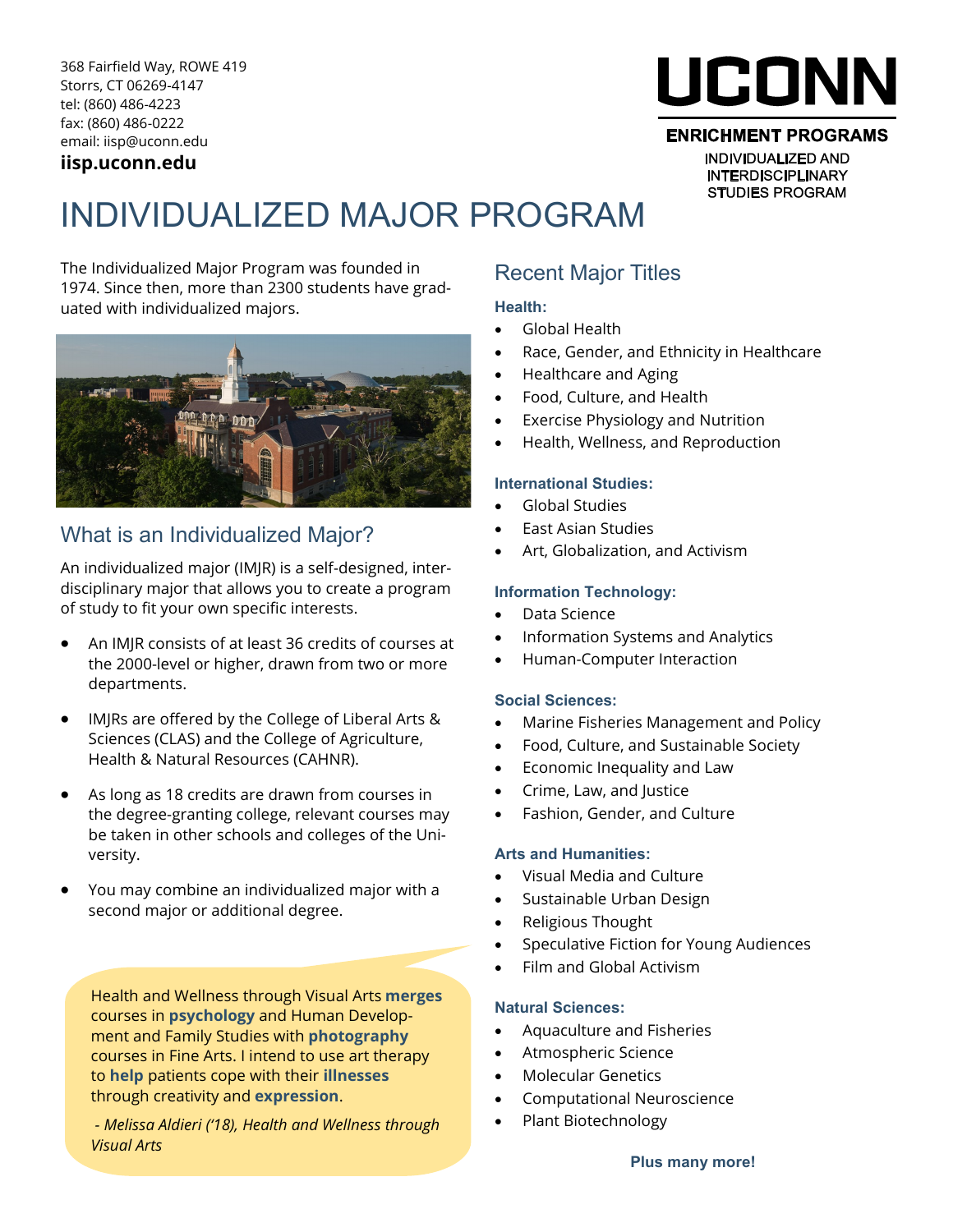# FREQUENTLY ASKED QUESTIONS

#### **When do I declare an individualized major?**

You can meet with an individualized major advisor to discuss your plans as early as your first semester. The Individualized Major Program requires an application and you can apply once you have completed 30 credits or have third semester status. You must apply before you register for your last 30 credits (at least a year before your planned graduation).

#### **How do I declare an individualized major?**

IISP staff and faculty advisors will help you prepare a plan of study and statement of purpose. You then present your endorsed proposal to the IMJR Advisory and Admissions Committee for approval.

#### **What is acceptance based on?**

Acceptance is based on your academic record, a coherent plan of study, a well-written statement of purpose, and an effective presentation to the Committee.

#### **What are the program's requirements?**

To be considered for an individualized major in the College of Liberal Arts and Sciences (CLAS), you will need a GPA of 2.0 or higher. For the College of Agriculture, Health and Natural Resources (CAHNR), you will need a GPA of 2.5 or higher.

To graduate with an individualized major from either college, you will need a cumulative GPA of 2.0 or higher, and a GPA of 2.5 or higher in the courses that comprise your major.

#### **Can I incorporate research, study abroad, or an internship into my individualized major?**

Yes, we strongly recommend that you include an internship, field experience, research, and/or study abroad in your plan of study. These types of learning experiences are usually extremely rewarding on many levels: academic, professional, and personal.

#### **What will my diploma say?**

It will say that you earned a B.A. or a B.S. from your college and that you completed an Individualized Major. The title of your IMJR will appear on your diploma and transcript, in the format "Individualized: Title of Major."

#### **Will I be employable with an individualized major?**

Yes! Employers like graduates who have the initiative, motivation, and creativity to join our program. See the back of this flyer for a list of individualized majors' first jobs and the graduate schools to which they were admitted.

# Abroad in Belgium

*By Simone Fournier ('20) IMJR: Healthcare and Aging*

In January of 2020 I traveled to Ghent, Belgium, for a two-week interdisciplinary program held at Artevelde University College. The program educated students on the nuances of end of life and palliative care through active discussions, site visits, volunteering with patients, and presentations from experts. We compared our nations' health policies and discussed the philosophical aspects of end of life care. One of the most powerful experiences of this program was listening to a panel of healthcare professionals debate the implications of euthanasia, which is legal in Belgium.



My major, Healthcare and Aging, encompasses a wide range of courses on aging, healthcare systems, policy, social determinants of health, and healthcare justice. Although I had learned about international healthcare systems and policies in my courses, in this program I was able to experience another country's healthcare system and approaches to end of life care firsthand. This fostered my critical examination of the U.S. healthcare system and emphasized its differing approaches for handling medical issues. I left Belgium with a more global perspective on healthcare, and a strong desire to improve healthcare policy here in the U.S. Most importantly however, I relish the friendships I formed with my peers and the desire to pursue some form of postgraduate education abroad that came from this experience.

- About 30% of IMJRs engage in research
- About 70% of IMJRs complete internships
- About 25% of IMJRs graduate as Honors Scholars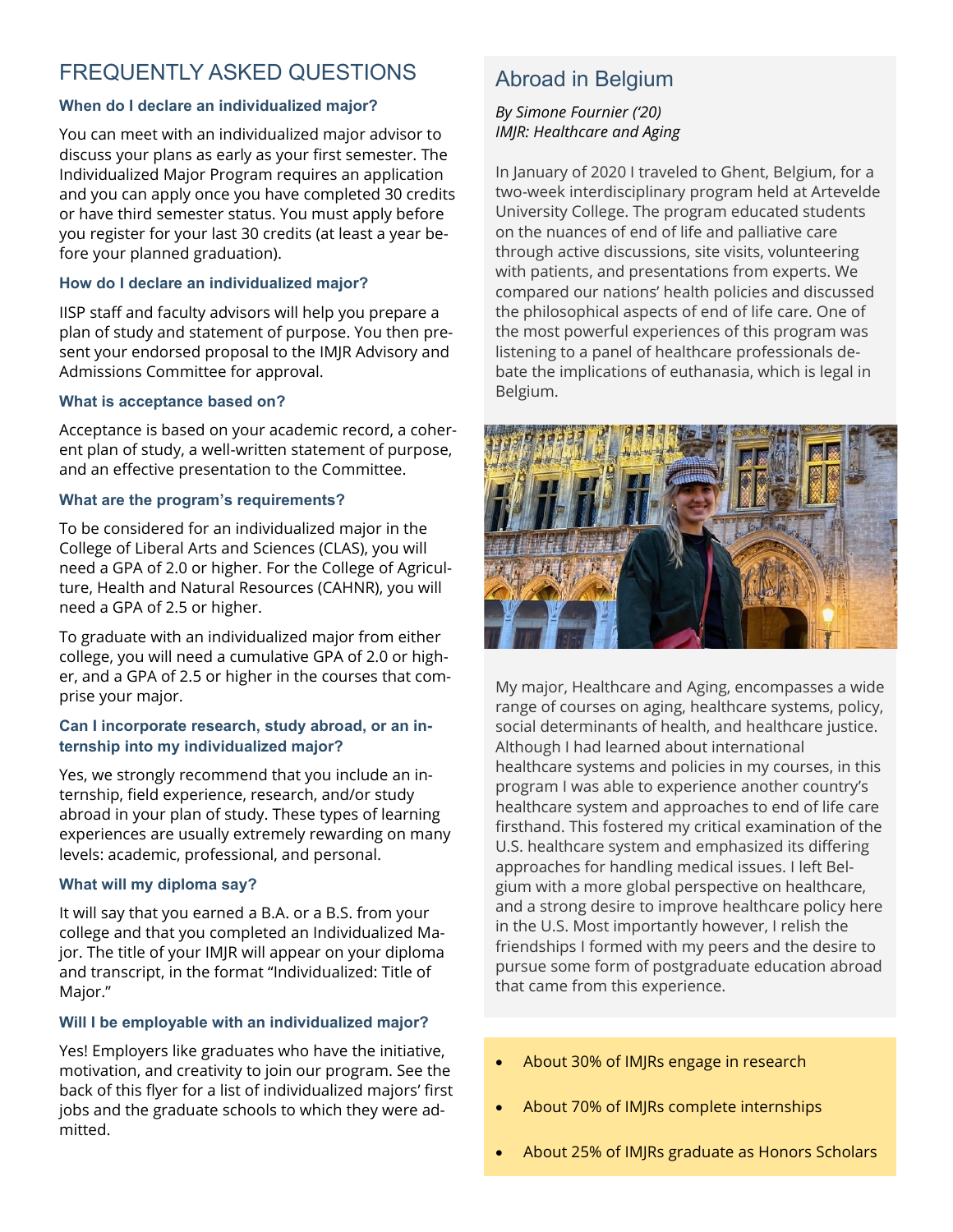# UNIV 2600: Gateway to the Major

Every semester we offer UNIV 2600 Individualized Study across Academic Disciplines. It is a one-credit course designed to help you:

- Explore the different ways in which knowledge can be organized such as the traditional categories of the natural sciences, social sciences, and humanities
- Analyze the key features of the disciplines relevant to your major
- Develop a plan of study and statement of purpose
- Formulate strategies for integrating knowledge across disciplines through case studies of critical social issues

Enrolling in UNIV 2600 is a key step to becoming an individualized major. We highly recommend taking the course!

### Capstone Experience

All individualized majors are expected to fulfill the capstone requirement, which gives you the chance to integrate the insights that you have acquired during the course of your studies. Many students take UNIV 4600W Capstone Course. Others, including Honors students, work one-on-one with faculty as they write theses on major-related topics. Occasionally a student may take a graduate-level seminar, or other advanced course, to fulfill this requirement.

The central element of the Capstone course is a research essay on a topic that is relevant to your major and allows you to deepen your interdisciplinary research and writing skills. In addition to the essay, you will reflect on the knowledge and experience you gained as an individualized major and consider how these can be applied to graduate studies or future employment.

#### **Recent Capstone Essays:**

- American Photographic Depictions of the Depression and WWII
- Protracted Exile: Community Tensions and Syrian Refugees in Jordan
- Healthcare Access for Undocumented Immigrants in the United States
- Deforestation, Palm Oil, and Health
- The Opioid Epidemic

# Capstone: Soccer Outcomes

*By Jack Schooley ('20) IMJR: Data Science*

The most important question of any soccer match is who will win? Draws occur rather frequently in soccer, so I was looking at a difficult three-outcome problem. I found a Kaggle dataset with detailed statistics from the English Premier League and created a model that would predict the outcome of each league game.



The natural next step was to use my model to make bets. So, I developed a comprehensive betting strategy using my model, in which I optimized for which outcomes to bet on and how much money to wager for each bet. My work culminated in a real-time betting experiment, in which I used my model and betting strategy to make actual bets over a four-month period using an initial balance of \$200. I was relatively successful in this regard; after being in the red for the majority of the time, a strong showing in the last weekend of the experiment put the final balance at \$223.40 - a slight profit. The sample size of 79 bets is too small to draw any meaningful conclusions, but I learned a lot doing this thesis.

# Recent Thesis Titles

- Applying Machine Learning to Neuroimaging Data to Identify Predictive Models of Reading Disorder
- Ethnic Cleansing within International Law
- COVID-19 and the Culture of Health Framework
- Exertional Heat Illness Preparedness: The Influence of Required Policies on Local High School Adoption in the United States